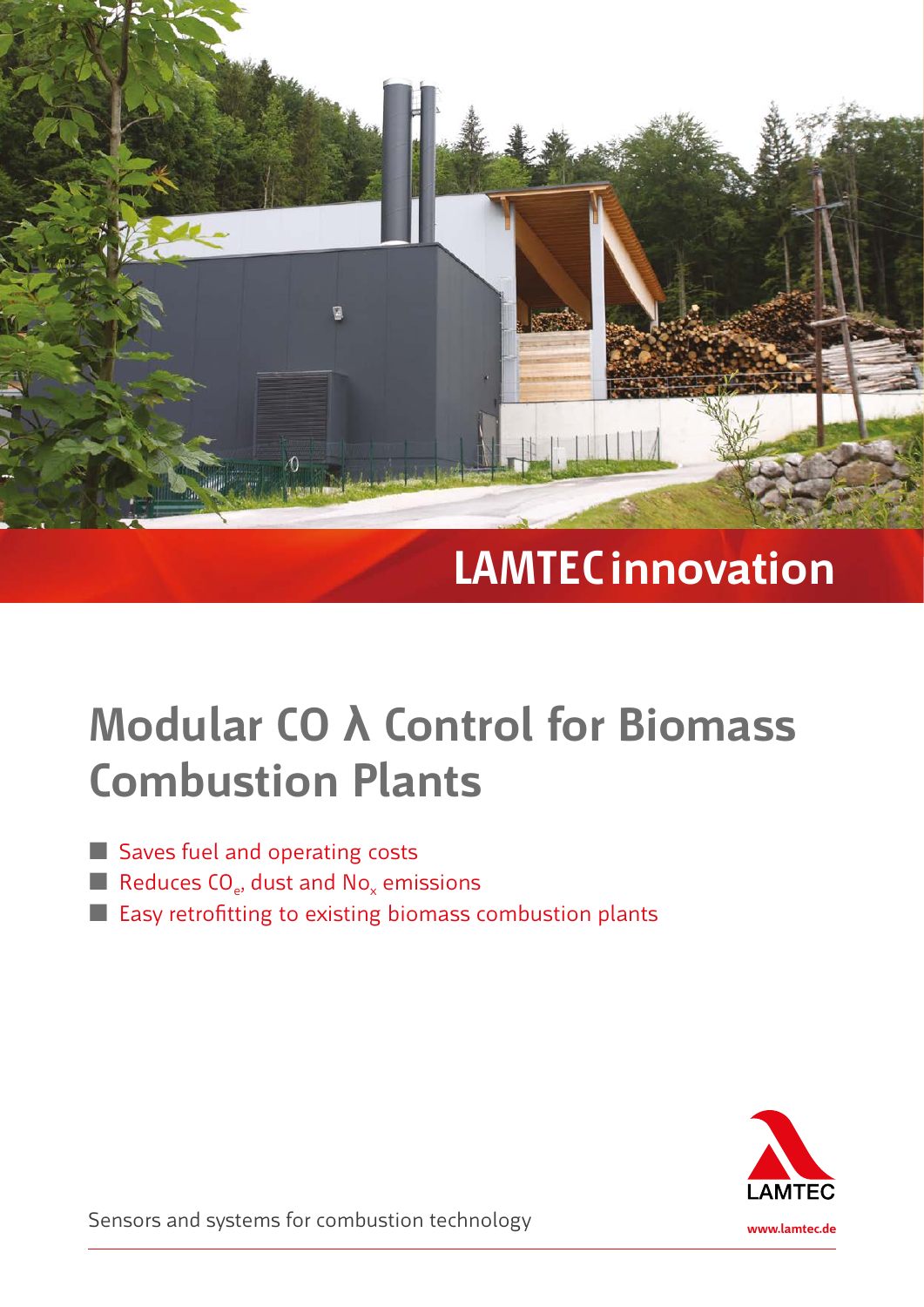

# **Principle of CO λ control**

 The lower the oxygen content of the flue gas is set, the greater the effectiveness of the biomass combustion plant.

 If oxygen contents are too low, however, the result is incomplete combustion and extremely high CO<sub>e</sub> emissions.

 **CO λ control sets an optimum oxygen content which simultaneously**  maximises effectiveness and minimises CO<sub>p</sub> emissions for any firing **rate condition.**

## **Emissions reduction through CO λ control**

- **Minimises fuel consumption, thus also reducing nitrogen oxide** emissions (NO.).
- $\blacksquare$  Minimises CO<sub>e</sub> emissions, at the same time reducing emissions of other pollutants (e.g. dust, PAH).

 **In this way, CO λ control avoids typical problems associated with incomplete combustion (e.g. soiling of the heat exchanger).**



### **Example: typical biomass heating plant**  Nominal output:  $5$  MW $_{th}$

Annual heat sales: 12,000,000 kWh

Annual fuel consumption: 16,000 m2 6,400  $m^2$  sawmill by-products (40 %) 9,600 m2 forest wood chips (60 %) Costs for forest wood chips: € 20 per m2

Up to 4 % fuel saving (forest wood chips)

**Cost saving: up to €7,680 per year**

### In addition:

**30 % reduction of the flue gas mass flow and 45 % reduction of the secondary air mass flow**

### **Cost savings**

 Preventing the problems associated with incomplete combustion reduces operating costs.

The increase in effectiveness resulting from the use of CO  $\lambda$  control - typically 2-4 % - significantly cuts fuel costs.

 Electricity costs are also reduced due to lower fan speeds (e.g. secondary air and flue gas fan).

 **As a result, investment in a CO λ control pays off after only a short time.**

### **Long-term verification of CO λ control**

The CO λ control was tested in a heating plant over an entire heating season.

**Heating plant:** Biomass combustion plant for wood chips for a local heating supply with a nominal output of 2.5  $MW_{th}$ .

Tested over 5 months (November 2018 to March 2019)  **1155 h operating hours** with CO λ optimisation

- Reduction of fuel consumption by **-3.8 %**
- Reduction of NOx emissions by **-3.8 %**
- CO emissions decreased by **-200 mg/Nm<sup>2</sup>** (see diagram, right)

Total dust emissions decreased by **-19.5 %** (see diagram, top right)

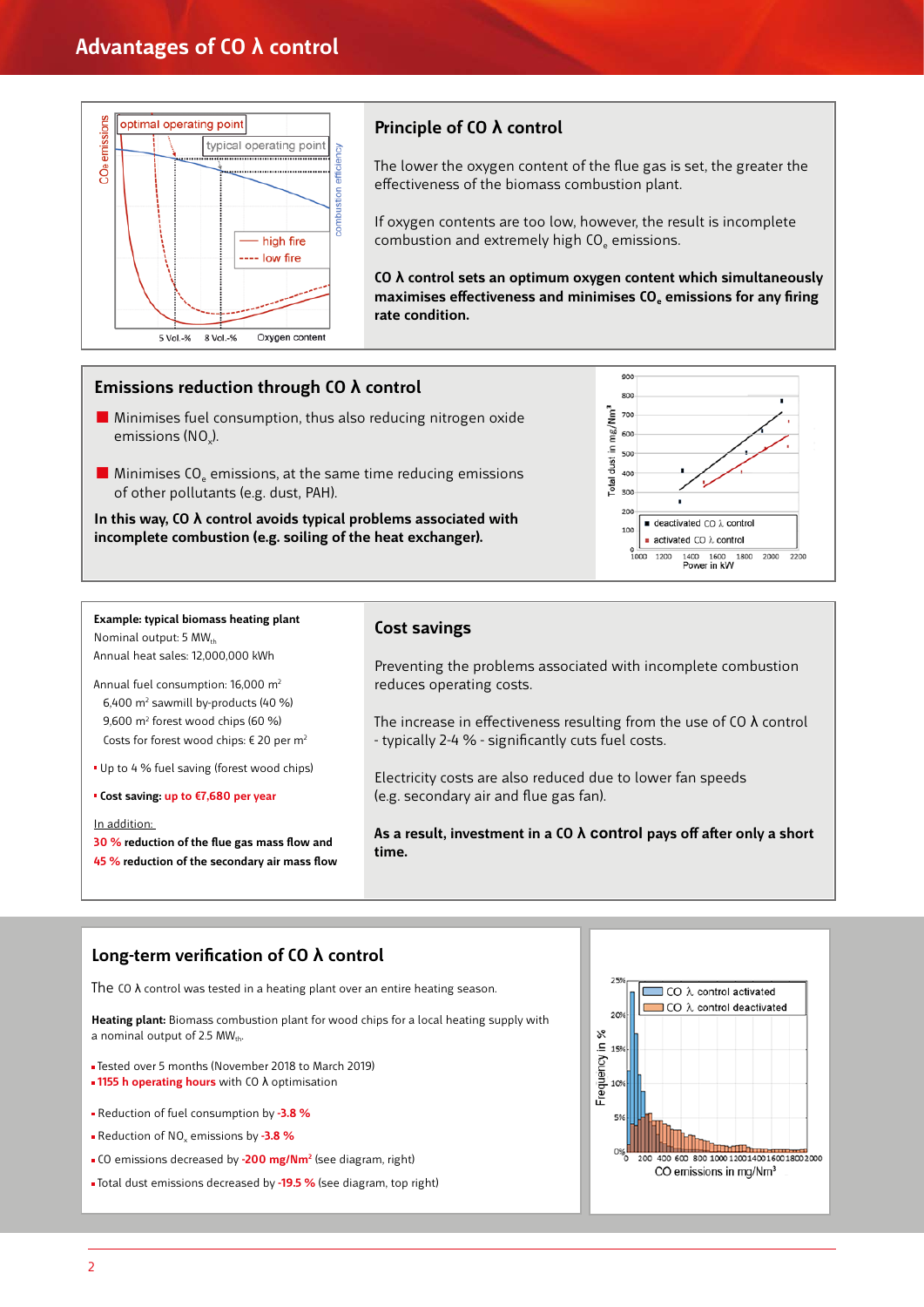

# **Functional principle of CO λ control**

- $\blacksquare$  Continuously determines the optimum oxygen content for the current operating point of the biomass combustion plant
- $\blacksquare$  Specifies this optimum oxygen content as the set point for the existing oxygen control of the biomass combustion plant.

 **In this way, the optimum oxygen content replaces the manual set point value from the user interface or other automatically defined set point for the oxygen content.**

**Existing safety and control measures are thus maintained.**

## **Use of robust in-situ flue gas sensors**

The CO  $\lambda$  control uses the robust Combination Probe KS1D together with the Lambda Transmitter LT3 (see image on the right).

**tog<br>wor<br>CO<sub>e</sub><br>cor<br>cor<br>ards<br>bxyg** 11 This tried and tested sensor system, which has proved its worth in thousands of applications, supplies a measured value for CO<sub>e</sub> emissions as well as a measured value for the oxygen content.

The Combination Probe KS1D can be used to replace other commercially 7 available oxygen probes, as it is identical in design as regards installation.

 The Lambda Transmitter LT3 supplies the signals with the oxygen content and CO<sub>c</sub> emissions to the CO  $\lambda$  control.





# **Integration into the biomass combustion plant in 3 steps**

- The CO  $\lambda$  control is installed, for example in the control cabinet, and connected via cable to the existing plant controller.
- The control signals from the CO  $\lambda$  control are integrated into the software of the existing system control.
- $\blacksquare$  A Combination Probe KS1D is installed in the flue gas pipe at the boiler outlet, the probe cable is plugged into the Lambda Transmitter LT3 and the transmitter connected to the CO  $\lambda$  control via cable.

This means that all biomass combustion plants with existing O<sub>2</sub> **control can be quickly and easily retrofitted with CO λ control.**



**Image: Heating plant in Fuschl am See**

# **Reference installation: Fuschl am See**

Operated by: s.nahwaerme.at Energiecontracting GmbH

 Biomass combustion plant for wood chips for local heating supply Nominal output:  $2.5$  MW<sub>th</sub>